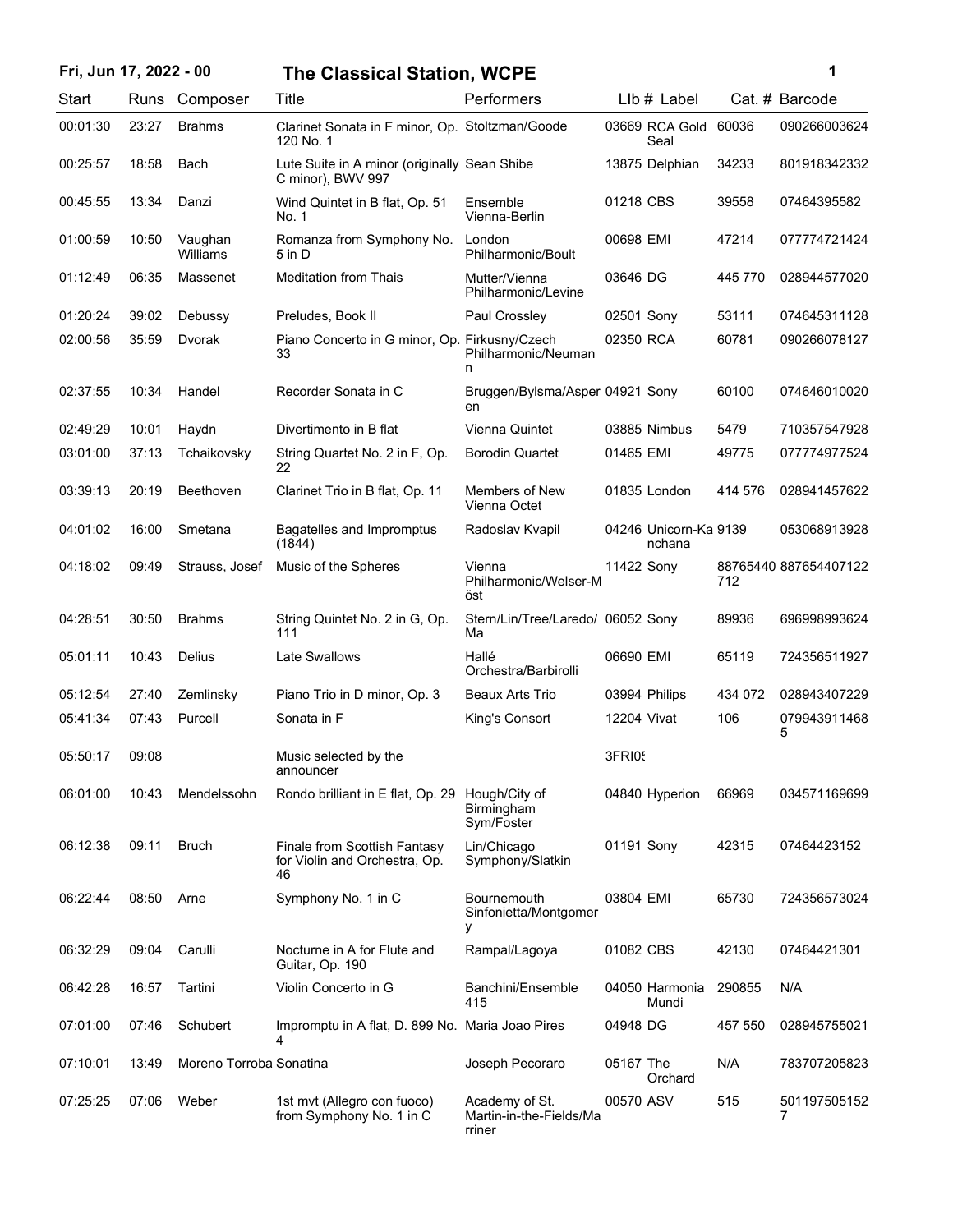| Fri, Jun 17, 2022 - 07 |       |               | <b>The Classical Station, WCPE</b>                                                |                                                  |               |                                   |         | 2                     |
|------------------------|-------|---------------|-----------------------------------------------------------------------------------|--------------------------------------------------|---------------|-----------------------------------|---------|-----------------------|
| <b>Start</b>           | Runs  | Composer      | Title                                                                             | Performers                                       |               | $Llb#$ Label                      |         | Cat. # Barcode        |
| 07:33:46               | 08:18 | Vivaldi       | Concerto in D for 4 Violins, Op. 1 Musici<br>3 No. 1                              |                                                  |               | 00240 Philips                     | 412 128 | 02894121282           |
| 07:43:19               | 16:07 | Franck        | <b>Symphonic Variations</b>                                                       | Crossley/Vienna<br>Philharmonic/Giulini          | 02837 Sony    |                                   | 58958   | 074645895826          |
| 08:01:01               | 05:58 | Beethoven     | 1st myt (Allegro con brio) from<br>Symphony No. 5 in C minor,<br>Op. 67           | <b>Boston</b><br>Symphony/Munch                  | 04866 RCA     |                                   | 61551   | 090266155125          |
| 08:08:14               | 05:15 | Haydn         | Finale from Symphony No. 103 La Petite<br>in E flat, "Drum Roll"                  | Bande/Kuijken                                    | 05097 DHM     |                                   | 77362   | 054727736223          |
| 08:14:44               | 05:05 | Liszt         | The Gondolier from Venice and Frederic Chiu<br><b>Naples</b>                      |                                                  |               | 05859 Harmonia<br>Mundi           | 907263  | 093046726324          |
| 08:22:19               | 06:00 | Bach, C.P.E.  | 1st mvt (Allegro) from<br>Symphony in D                                           | Camerata<br>Salzburg/Lee                         |               | 05103 Naxos                       | 38      | 8.554337-636943433720 |
| 08:29:34               | 04:30 | Glazunov      | Waltz from Ballet Scenes,<br>Op.52                                                | <b>USSR Radio</b><br>Symphony/Rozhdestve<br>nsky |               | 01684 Melodiya                    | 104     | 501552400104<br>9     |
| 08:35:19               | 10:09 | Bach, J.C.    | Symphony in F, Op. 8 No. 4                                                        | Hanover<br>Band/Halstead                         | 04543 CPO     |                                   | 999 383 | 761203938322          |
| 08:46:43               | 12:42 |               | Music selected by the<br>announcer                                                |                                                  | <b>3FRI08</b> |                                   |         |                       |
| 09:01:15               | 22:20 | Stravinsky    | <b>Firebird Suite</b>                                                             | Israel<br>Philharmonic/Bernstein                 | 00529 DG      |                                   | 415 127 | 028941512727          |
| 09:24:50               | 18:50 | Tchaikovsky   | Variations on a Rococo Theme, Rostropovich/Berlin<br>Op. 33                       | Philharmonic/Karajan                             | 04481 DG      |                                   | 447413  | 028944741322          |
| 09:45:10               | 14:16 | Telemann      | Concerto in F for 3 Violins from Capella<br>Tafelmusik, Part II                   | Istropolitana/Edlinger                           |               | 03370 Naxos                       |         | 8.550156 730099515627 |
| 10:01:16               | 32:27 | <b>Brahms</b> | Double Concerto for Violin &<br>Cello in A minor, Op. 102                         | Stern/Ma/Chicago<br>Symphony/Abbado              | 01203 Sony    |                                   | 42387   | 07464423872           |
| 10:35:13               | 24:00 | Schumann      | Carnival Jest from Vienna, Op.<br>26                                              | Susan Merdinger                                  |               | 11758 Sheridan<br>Music<br>Studio | n/a     | 884501933230          |
| 11:01:03               | 12:05 | Bach          | Sonata No. 1 in G for viola da<br>gamba and harpsichord, BWV<br>1027              | Tamestit/Suzuki                                  |               | Downk Harmonia<br>Mundi           | 902259  | n/a                   |
| 11:14:23               | 18:47 | Smetana       | Overture and Dances from<br><b>Bartered Bride</b>                                 | Slovak<br>Philharmonic/Wordswo<br>rth            |               | 04765 Naxos                       |         | 8.550376 730099537629 |
| 11:34:40               | 17:15 | Khachaturian  | Suite from Masquerade                                                             | London<br>Symphony/Black                         |               | 01968 London                      | 417 062 | 028941706225          |
| 11:53:10               | 06:15 | Grieg         | Wedding Day at Troldhaugen<br>from Lyric Pieces, Op. 65                           | Sviatoslav Richter                               | 06653 Live    | Classics                          | 442     | 401551200442<br>8     |
| 12:01:15               | 07:07 | Morricone     | Selections from The Mission                                                       | John Williams/studio<br>orchestra                | 10013 Sony    |                                   | 822     | 88697880 886978808226 |
| 12:09:37               | 05:10 | Tarrega       | Recuerdos de la Alhambra                                                          | Jason Vieaux                                     | 11859 Azica   |                                   | 71287   | 787867128725          |
| 12:16:02               | 12:22 | Dvorak        | 2nd mvt (Largo) from<br>Symphony No. 9 in E minor,<br>Op. 95 "From the New World" | Philharmonia/Davis                               | 10650 Sony    |                                   | 112     | 88725409 887254091127 |
| 12:29:39               | 12:44 | Mozart        | Variations on "Ah, vous dirai-je, Jan Lisiecki, piano<br>Maman"                   |                                                  |               | DL000 Deutsche<br>Grammaph<br>on  | 4862069 |                       |
| 12:43:38               | 16:18 | Ravel         | <b>Bolero</b>                                                                     | Saint Louis<br>Symphony/Slatkin                  |               | 00741 Telarc                      | 80052   | N/A                   |
| 13:01:46               | 33:37 | Chausson      | Symphony in B flat, Op. 20                                                        | Orchestra of the<br>Toulouse<br>Capitole/Plasson | 01607 EMI     |                                   | 47894   | 509997478942<br>9     |
| 13:36:38               | 03:22 | Schubert      | To be Sung on the Water, D.<br>774                                                | Fischer-Dieskau/Moore 04754 EMI                  |               |                                   | 69503   | 07777695032           |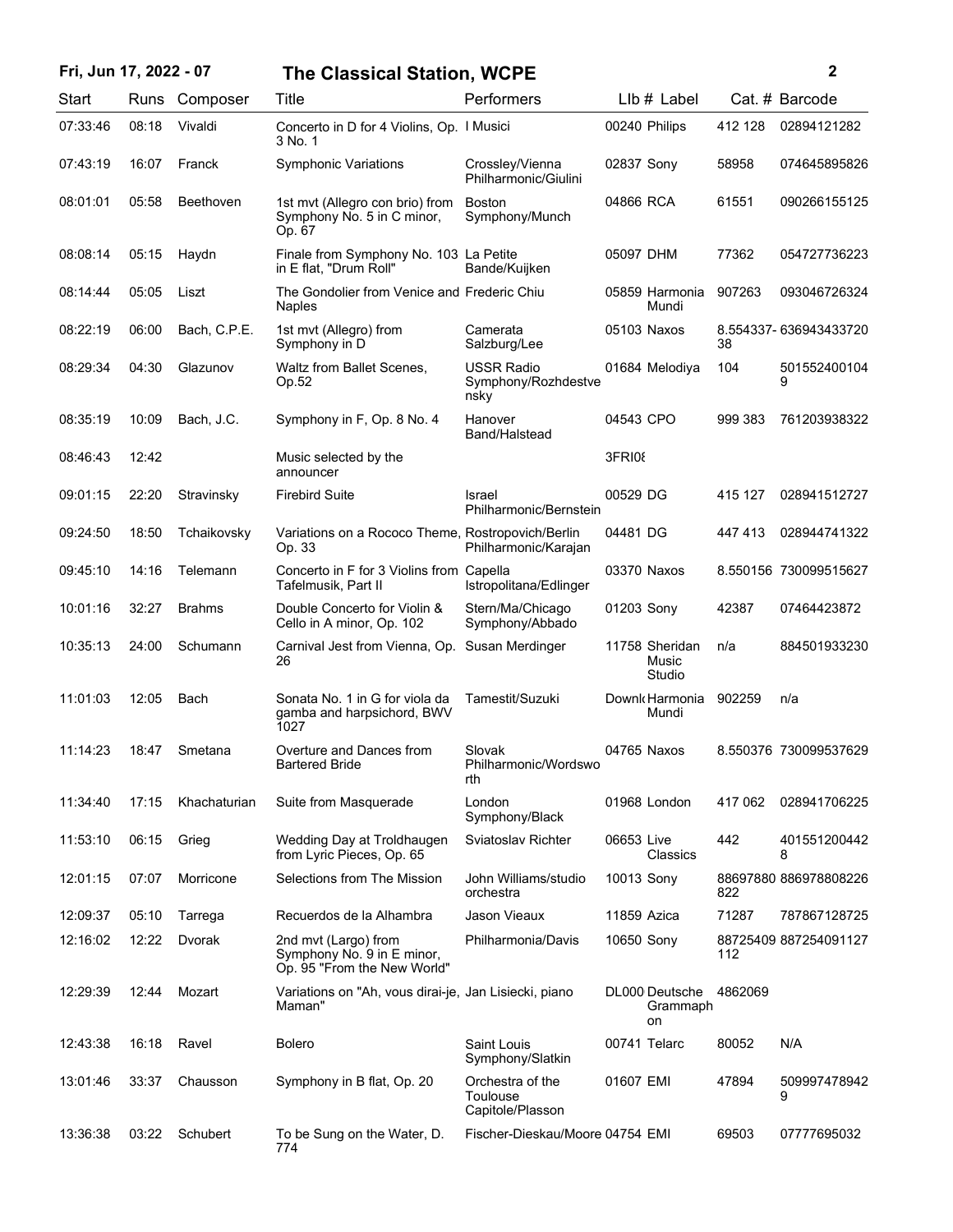## **Fri, Jun 17, 2022 - 14 3 The Classical Station, WCPE**

| ٦ |        |  |
|---|--------|--|
|   |        |  |
|   |        |  |
|   | I<br>I |  |

| Start    | Runs  | Composer            | Title                                                                                            | Performers                                               | Llb # Label                       |                 | Cat. # Barcode        |
|----------|-------|---------------------|--------------------------------------------------------------------------------------------------|----------------------------------------------------------|-----------------------------------|-----------------|-----------------------|
| 13:41:15 | 18:40 | Martinu             | Flute Sonata No. 1, H. 306                                                                       | Galway/Moll                                              | 01417 RCA Red<br>Seal             | 7802            | 078635780222          |
| 14:01:45 | 43:50 | Schubert            | Piano Quintet in A, D. 667<br>"Trout"                                                            | Hagen<br>Quartet/Schiff/Posch                            | 00423 London                      | 411 975         | 028941197528          |
| 14:46:50 | 13:49 | Vaughan<br>Williams | In the Fen Country                                                                               | New<br>Philharmonia/Boult                                | 01357 EMI                         | 47218           | 077774721820          |
| 15:02:29 | 30:52 | <b>Sibelius</b>     | Symphony No. 5 in E flat, Op.<br>82                                                              | Chamber Orchestra of 07309 Finlandia<br>Europe/Berglund  |                                   | 17278           | 706301727829          |
| 15:34:36 | 18:23 | Ravel               | Piano Concerto for the Left<br>Hand                                                              | Ciccolini/Paris<br>Orchestra/Martinon                    | 06905 EMI                         | 75526           | 724357552622          |
| 15:54:14 | 06:10 | Lauridsen           | O magnum mysterium                                                                               | <b>Turtle Creek</b><br>Chorale/Seelig                    | 09722 Reference 110<br>Recordings |                 | 030911111021          |
| 16:01:39 | 15:33 | <b>Sibelius</b>     | 1st mvt (Allegro moderato)<br>from Violin Concerto in D<br>minor, Op. 47                         | Chang/Berlin<br>Philharmonic/Jansons                     | 04969 EMI                         | 56418           | 724355641823          |
| 16:18:07 | 05:22 | Wagner              | Morgenlich leuchtend im<br>rosigen Schein (Prize Song)<br>from Die Meistersinger von<br>Nurnberg | Heppner/Chicago<br>Symphony/Solti                        | 08641 Decca                       |                 | 478 2346 028947823469 |
| 16:24:24 | 06:08 | Williams            | Freedom's Call from Lincoln                                                                      | Chicago<br>Symphony/Williams                             | Downk Sony<br>Classical           | n/a             | n/a                   |
| 16:31:27 | 01:46 | Verbytsky           | Ukrainian National Anthem                                                                        | Glocal Orchestra                                         | Downk                             |                 |                       |
| 16:34:28 | 13:00 | Purcell             | Suite from The Fairy Queen                                                                       | <b>Canadian Brass</b>                                    | 04000 RCA                         | 68257           | 090266825721          |
| 16:48:23 | 11:14 | Dukas               | Sorcerer's Apprentice                                                                            | Minnesota<br>Orchestra/Oue                               | 04976 Reference 82<br>Recordings  |                 | 030911108229          |
| 17:00:52 | 03:45 | Elgar               | Lux aeterna                                                                                      | Choir of New College,<br>Oxford/Higginbottom             | 04381 Erato                       | 14634           | 706301463420          |
| 17:05:32 | 22:07 | Haydn               | Symphony No. 100 in G,<br>"Military"                                                             | Philharmonia<br>Orchestra/Slatkin                        | 04374 RCA Victor 68425            |                 | 090266842520          |
| 17:28:54 | 08:37 | Strauss Jr.         | Artists' Life                                                                                    | Vienna<br>Philharmonic/Ozawa                             | 05853 Philips                     | 289 468<br>999  | 028946899922          |
| 17:38:26 | 02:50 | Purcell             | Trumpet Tune & Air ("Bell<br>Interlude")                                                         | <b>Canadian Brass</b>                                    | 04000 RCA                         | 68257           | 090266825721          |
| 17:42:11 | 18:24 | O'Connor            | Johnny Appleseed Suite                                                                           | O'Connor/Colorado<br>Symphony/Alsop                      | 05938 OMAC                        | 8               | 978097082664<br>0     |
| 18:01:50 | 03:24 | Ben-Haim            | Sephardic Lullaby                                                                                | Ashkenazi/Graybil                                        | PV131 Albany                      | 1810            | n/a                   |
| 18:06:09 | 22:46 | Beethoven           | Piano Sonata No. 15 in D, Op. John O'Conor<br>28 "Pastoral"                                      |                                                          | 05588 Telarc                      | 80185           | 089408018527          |
| 18:29:50 | 05:26 | Handel              | Largo from Xerxes                                                                                | London<br>Symphony/Solti                                 | 08233 Decca                       |                 | 475 8090 028947580850 |
| 18:36:31 | 07:03 | Mendelssohn         | Rondo capriccioso in E, Op. 14 Jan Lisiecki                                                      |                                                          | 13676 DG                          | 289 483<br>6471 | 002894836471          |
| 18:44:29 | 03:47 | Delibes             | Dome epais le jasmin (Flower<br>Duet) from Lakme                                                 | Fleming/Graham/Philh 11744 Decca<br>armonia/Lang-Lessing |                                   | B001903<br>3    | 028947851070<br>3     |
| 18:49:31 | 09:29 | Bach                | Komm, susser Tod (Come,<br>sweet death), BWV 478                                                 | <b>Peter Richard Conte</b>                               | 06572 Gothic                      | 49240           | 000334924027          |
| 19:00:50 | 28:27 | Mozart              | Clarinet Concerto in A, K. 622                                                                   | Goodman/Boston<br>Symphony/Munch                         | 04774 RCA                         | 68804           | 090266880423          |
| 19:30:32 | 25:42 | Ponce               | Concierto del sur (Concerto of<br>the South)                                                     | Isbin/NY<br>Philharmonic/Serebrier                       | 04016 Warner                      | 60296           | 825646029624          |
| 19:57:09 | 02:13 | Traditional         | Deep River                                                                                       | Lily Laskine                                             | 02591 Erato                       | 92131           | 745099213121          |
| 20:01:12 | 17:38 | Haydn               | Piano Sonata No. 62 in E flat                                                                    | Roberta Rust                                             | 05135 Centaur                     | 2422            | 044747242224          |
| 20:20:05 | 12:15 | Roussanova          | Moments of Arrival                                                                               | Prague Radio<br>Symphony/Williams                        | 13959 Centaur                     | 3456            | 044747345628          |